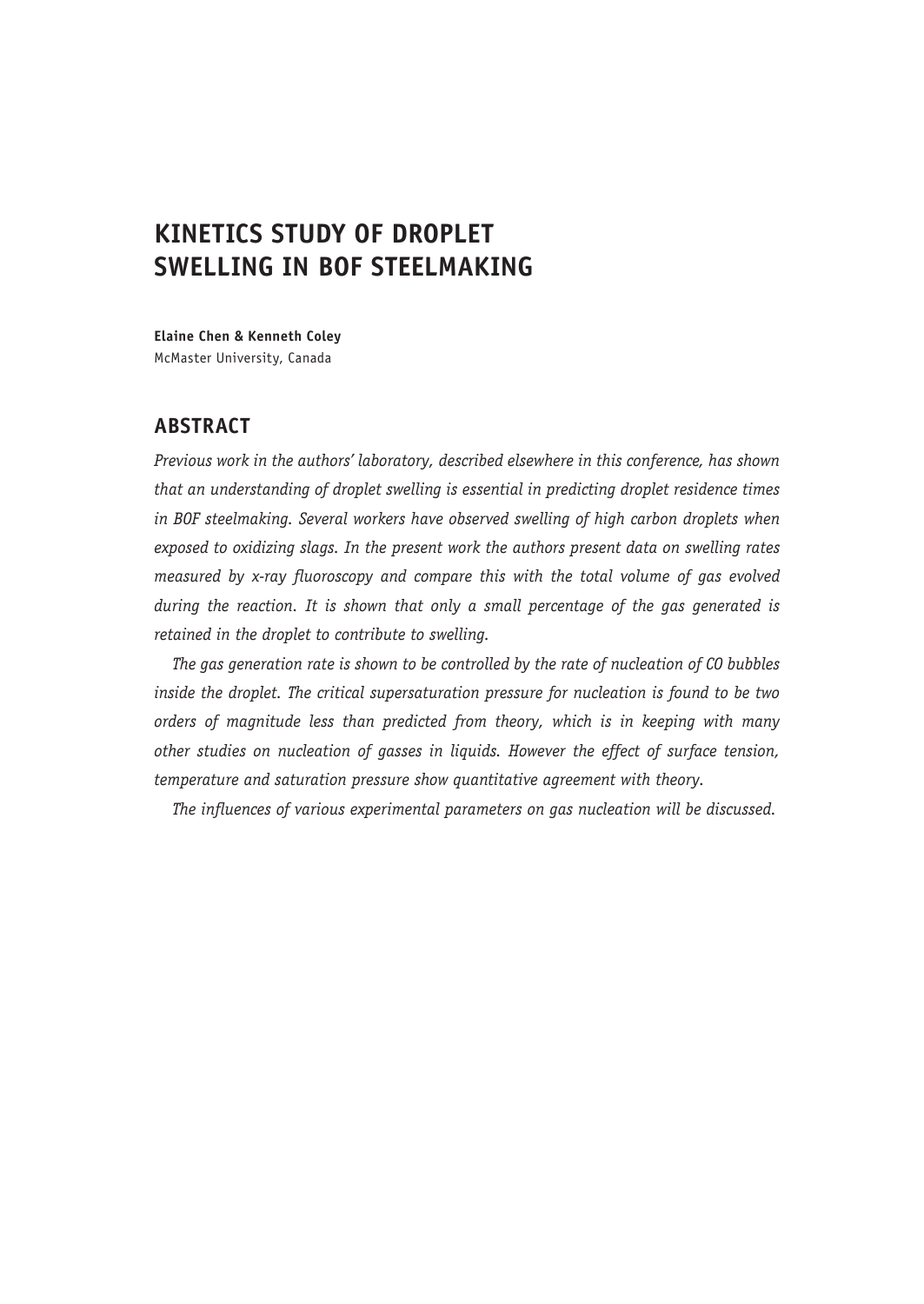## **INTRODUCTION**

Considerable attention [see ref. 1 to 23] has been paid to the reaction between molten iron oxide containing slag and iron droplets or solid carbon due to the critical roles it plays in various metallurgical processes, like basic oxygen furnace (BOF) steelmaking, bath smelting reduction processes, as well as electric arc furnace (EAF) steelmaking. During the last two decades, numerous studies have been carried out on droplets, for which the size remains constant. Under this circumstance, a gas halo was formed around the droplet. The proposed possible rate determining steps could be in sequence: mass transfer of Fe<sup>2+</sup> and  $O^{2-}$  in the liquid slag phase, chemical reaction at slag gas interface  $(CO + FeO = Fe + CO<sub>2</sub>)$  gas phase transport in gas halo, chemical reaction at carbon gas interface (CO<sub>2</sub> +  $C = 2CO$ ). Empirical equations and mathematical models have been established for each of these individual steps, which are well understood. However, another important phenomenon, that the droplet will swell when it reacts with iron oxide containing slag has not been paid the same attention. Knowledge of the extent of droplet swelling is essential in predicting residence times in BOF steelmaking [24]. To date, very few studies [12, 13] have been done on the measurement of swelling rate of the droplets in the slag, and there is insufficient data available to predict swelling rates.

A similar phenomenon, called *boiling* is observed when droplets pass through oxidizing gases (such as mixtures of CO and CO<sub>2</sub>, or O<sub>2</sub>) [see ref. 1 to 23]. Baker *et al.* first [25, 26, 27] observed iron droplet's swelling when passing through a gas mixture of oxygen and helium. The droplets were observed to explode due to CO nucleation inside the metal. A supersaturation of 5×104 atm [28, 30] was calculated for CO nucleation, which is two orders higher than the experimental measurements. The high supersaturation pressure makes homogeneous nucleation of CO bubbles inside metal impossible. Various explanations have been proposed. Early work by Levine [38, 39, 40] investigated the effect of the surface active element, oxygen, which will decrease the surface tension and the work needed for the formation of an embryo inside the melt. However, even if oxygen decreases the surface tension from 1.6 N/m to 1 N/m, the calculated supersaturation pressure is still extremely high (25000 atm) [41]. Gare *et al.* [5] proposed that the nucleation was heterogeneous due to entrainment of gas in the molten droplet when it fell through furnace at the start of the experiment. The entrained gas acted as a gas nucleus for heterogeneous nucleation. Robertson and Jenkins [29] proposed that the nucleation is neither homogeneous nor heterogeneous, and invoked vortex nucleation. They also mentioned that oxygen has a large effect on interfacial turbulence thus benefiting CO nucleation.

Although there are some explanations for the nucleation of CO bubbles inside the droplets, the rate still could not be predicted. In this work we will re-examine the classical nucleation equation in light of our experimental results in an attempt to render nucleation rate predictable.

## **EXPERIMENTAL DETAILS**

The experimental arrangement is shown schematically in Figure 1. A vertical resistance heated tube furnace, with an 80 mm diameter alumina working tube was used for all the experiments. The tube ends are sealed with O-rings and water cooled stainless steel caps. Two rectangular holes were cut on the stainless shell of the furnace in order to allow the minimum absorption of X-rays. Slag samples were prepared by mixing of reagent grade MgO, CaO, SiO<sub>2</sub> and FeO powders. 60 g of sample was loaded into a 45 mm diameter magnesium oxide crucible. An alumina dispensing tube was placed inside the working tube, 25 mm above the crucible. The hole at the base of dispensing tube ensures that the iron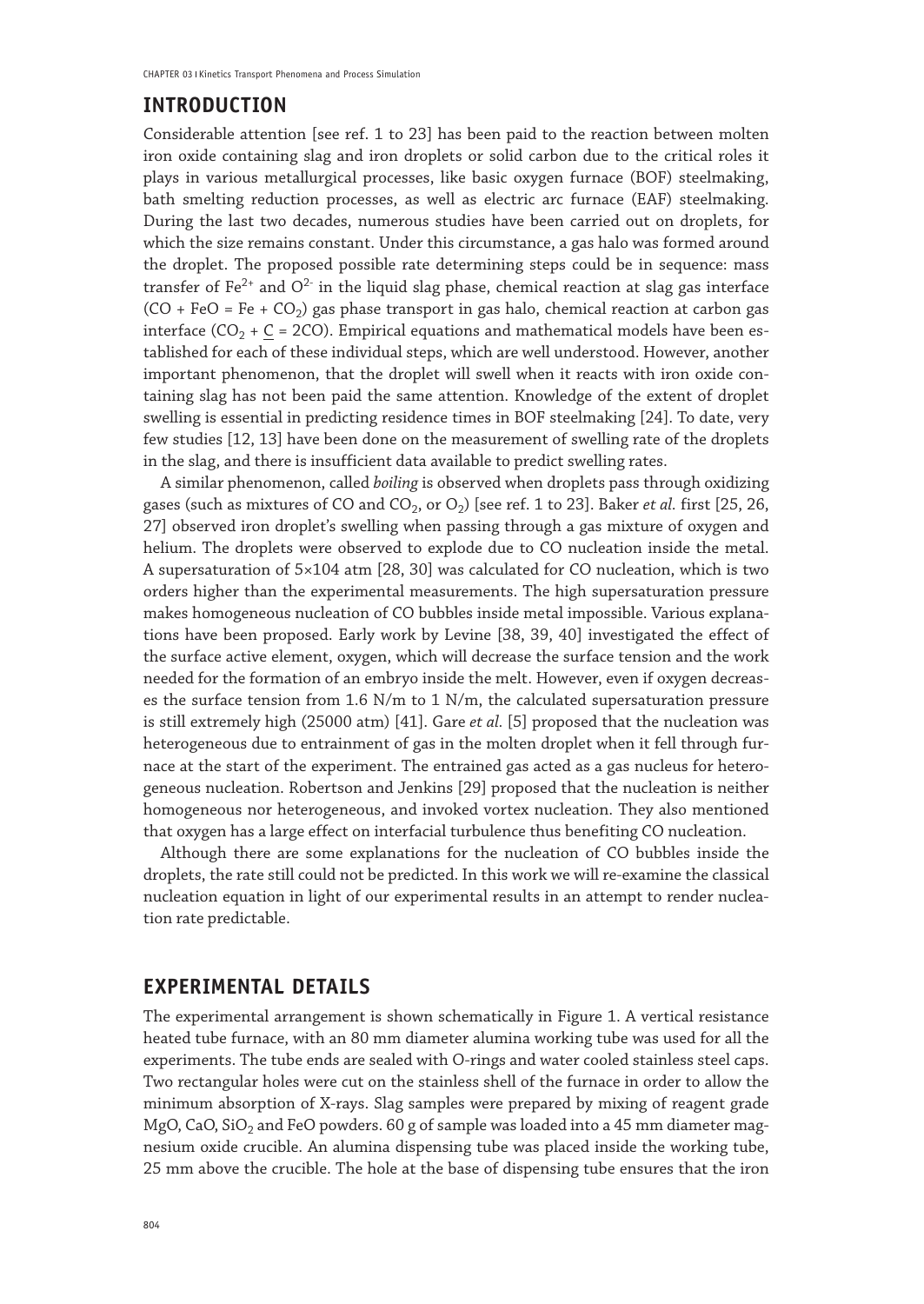pellet melts before entering the slag. A thermocouple (type B: Pt-6 pct Rh/Pt-30 pct Rh) was inserted to the bottom of the crucible to measure the temperature. Temperature was controlled automatically by a programmable EUROTHERM controller.

During heating de-oxidized oxygen flowed continuously through the furnace. Once the desired temperature was reached, the furnace was sealed. An approximately one gram iron pellet held by a Nd magnet at the top of the alumina injection tube was released, after about 40 s, the droplet melted and fell through the 5 mm hole at the bottom of the dispensing tube. The reaction started immediately, photos were taken by X-ray Fluoroscopy (GE OEC Medical Systems, Inc.), and gas evolution measured by the pressure transducer and recorded on a PC. A maximum measurable range of 2 psi of differential pressure transducer was used to measure the pressure change caused by the gas evolution during the reaction.

# **RESULTS**

#### **Droplet Swelling Rate**

The reaction behavior was observed for a droplet containing C=3.71%, S=0.0063%. On entering the slag, due to the fast external decarburization rate, the droplet floated on the surface of the slag rather than falling to the bottom of the crucible. A gas halo was formed around the droplet once it contacted the slag. Meanwhile slag foam was also observed. The diameter of droplets increased to 1.5 times the original. The fast decarburization reaction on slag surface lasted for 4s, then droplets fell back into the slag, after which the reactive drop still gave off gas so that a maximum 50 mm of foam was observed, which lasted for 15s before it collapsed.



Figure 1: Schematic diagram of the experimental setup- 1. Thermocouple 2.Slag 3.Xray Generator 4. Image Intensifier 5.Working Tube 6. Iron Pellet

Faster swelling of droplets in the slag was observed by dropping 1g or 2 g of metal with C=2.64%, S=0.022%. After an incubation time of about 2s, the diameter became 4 times bigger than the original size for 2 g of metal, and 3 times for 1g of metal, then shrunk to 1.5 times the original size, and continued to react with the slag for 2 s before falling down to the bottom of the crucible. The swelling rate with time for 1g and 2 g droplet is shown in Figure 2.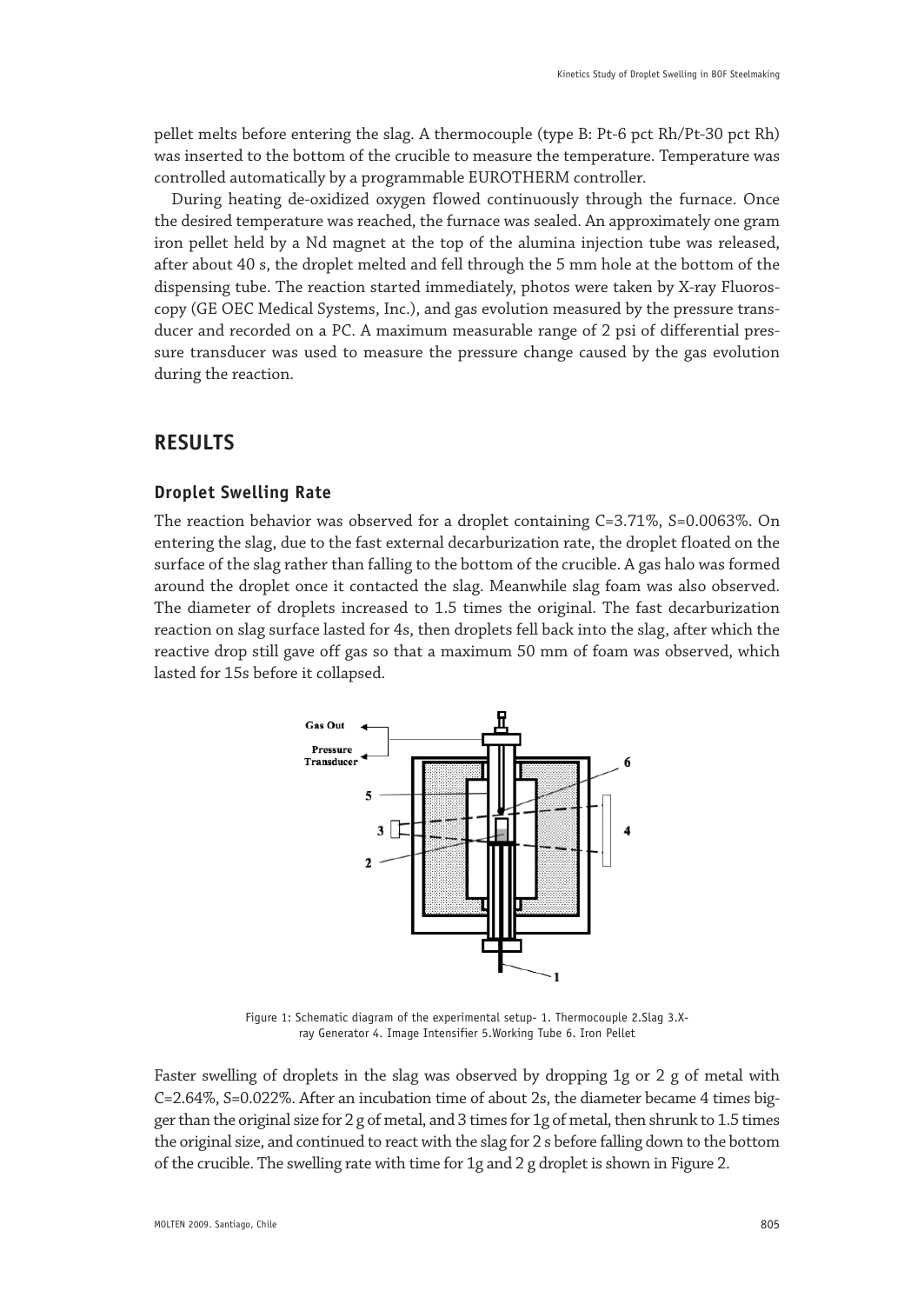

Figure 2: Swelling rate for 1 g and 2 g size of pig iron at T=1773 K

#### **CO Evolution Rate**

#### *The Effect of Iron Droplet Size*

At fixed metal droplet compositions (C=2.64%, S=0.022%) and slag (CaO/SiO<sub>2</sub>=1.2, MgO=12%, FeO=20%) chemistry, a series of experiments were designed to study the dependence of CO evolution rate on droplet size. In each experiment, the CO evolution rate was measured at T=1773 K. Figure 3 shows the dependence of CO evolution rate on the size of iron pellet, it increases linearly with droplet mass. Comparing Figure 2 and 3, for a 1 g droplet, 10% of the generated CO causes the droplet to swell to maximum size of 3.88 cm3, 33% for a 2 g metal droplet.



Figure 3: Dependence of CO evolution on pig iron size at T=1773 K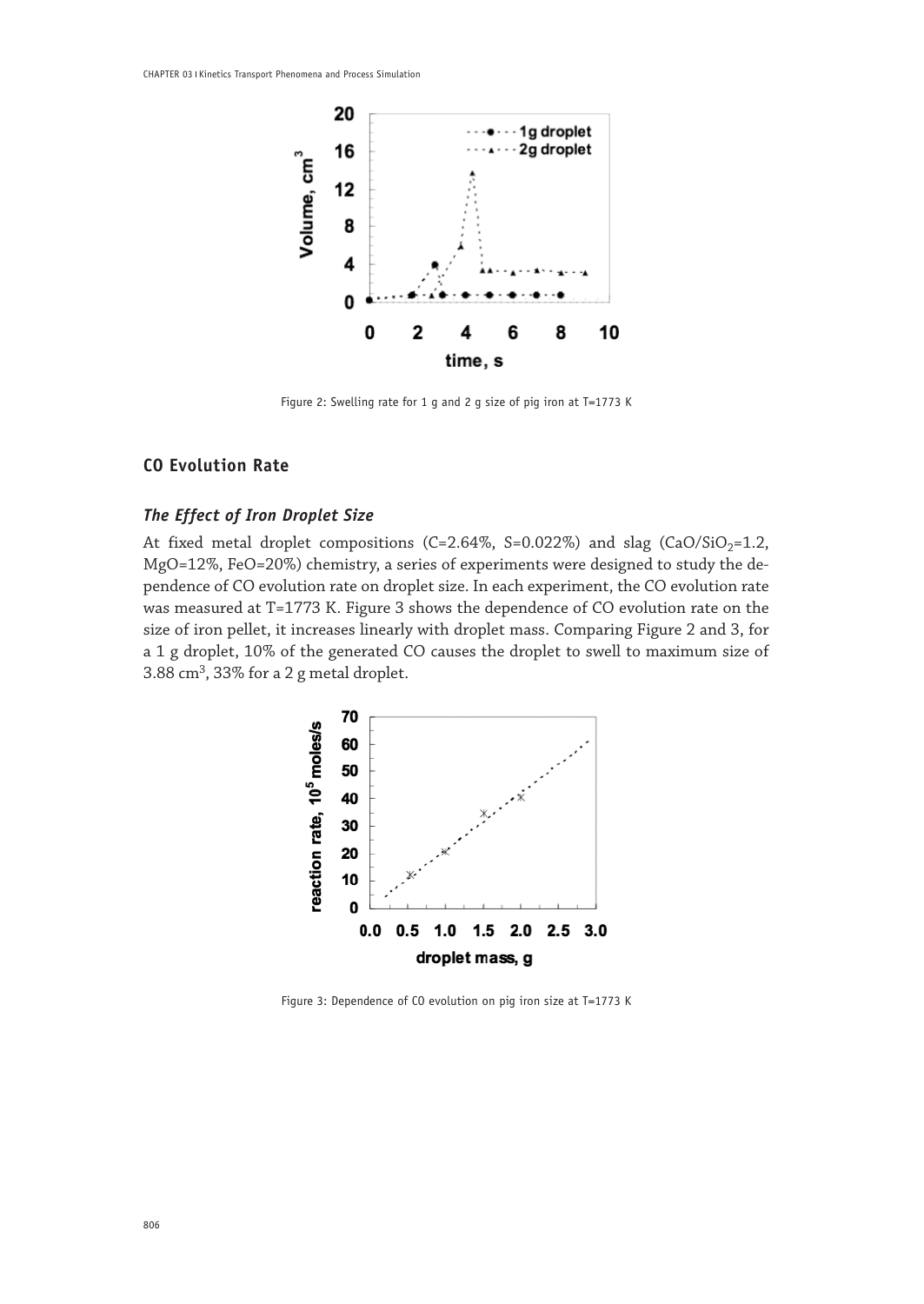## *The Effect of Temperature*

The temperature dependence of CO evolution was investigated at C=2.91%, S=0.013%. The slag compositions are  $CaO/SiO<sub>2</sub>=1.2$ , MgO=12%, FeO=3, 10, 20%. The results are depicted in Figure 4.



Figure 4: Dependence of CO evolution rate on temperature

#### *The Effect of FeO Content*

CO evolution rate was studied for slags with 3 to 30 wt pct FeO at different temperatures. Figure 5 shows the dependence of CO evolution rate on the iron oxide content.



Figure 5: Dependence of CO evolution rate on FeO content

## *The Effect of Sulphur Content*

At fixed oxygen potential, CO evolution rate was studied at the range of S content from 0 wt pct to 0.194 wt pct. The rate goes through a maximum with respect to sulphur content in the metal.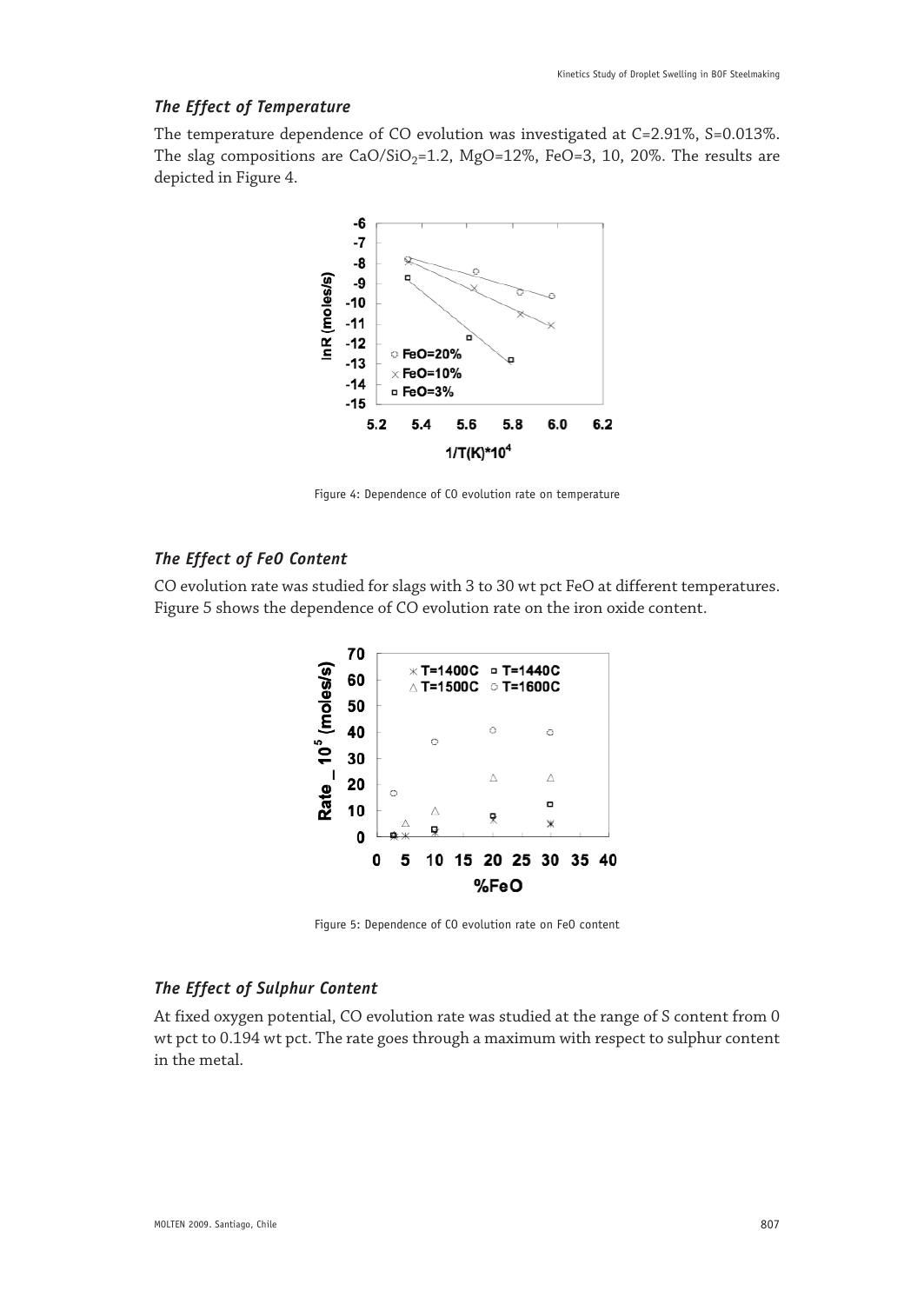

Figure 6: Dependence of CO evolution rate on S content

## **DISCUSSION**

#### **CO Nucleation inside the Metal**

There are two mechanisms for the carbon oxygen reaction when iron droplets react with iron oxide containing slag. One is the surface reaction where carbon is removed at the surface of the droplet. Under this circumstance, a gas halo is formed around the droplets and the size of droplet does not change. Another involves the nucleation of CO bubbles inside the metal, in which case the droplet will swell. Whether or not CO bubbles will nucleate inside the metal depends on the balance between the diffusion rate of oxygen transfer from the slag into the bulk of the metal and the rate of the mass transfer of carbon from the bulk to the surface. If the oxygen supply rate is higher than carbon diffusion rate, there is a possibility for CO nucleation inside the metal which causes droplet swelling. The carbon and oxygen reaction inside the metal is expressed by:

$$
\underline{C} + \underline{O} = CO_{(g)} \tag{1}
$$

Nucleation of CO bubbles involves the clustering process: carbon and oxygen firstly form a metastable CO cluster by reaction 2,

$$
\begin{aligned}\n\underline{C} &\to C^* \\
&\to (CO)^* \\
\underline{O} &\to O^*\n\end{aligned} \tag{2}
$$

As the clustering process proceeds, the liquid metal becomes supersaturated with CO embryos, local fluctuation sets CO embryos growing into bubbles. This process is quite similar to liquid vapor phase change phenomena [42, 43] and the nucleation rate is given by:

$$
J_s = N_0 \exp\left[-\frac{\Delta H}{kT}\right] \left[\frac{3\sigma}{\pi m}\right]^{\frac{1}{2}} \exp\left[-\frac{16\pi\sigma^3}{3kT\left[P_{\nu e} - P_L\right]^2}\right] \tag{3}
$$

Where:  $N_0$ : is the number concentration of CO embryos in the liquid;  $\sigma$  is surface tension at liquid gas interface; ΔH is heat of formation of one CO molecule; m is the mass of one molecule; T is temperature, in Kelvin, k is Boltzman constant;  $P_{ve}$  is the pressure in the vapor bubble at equilibrium;  $P_L$  is liquid pressure.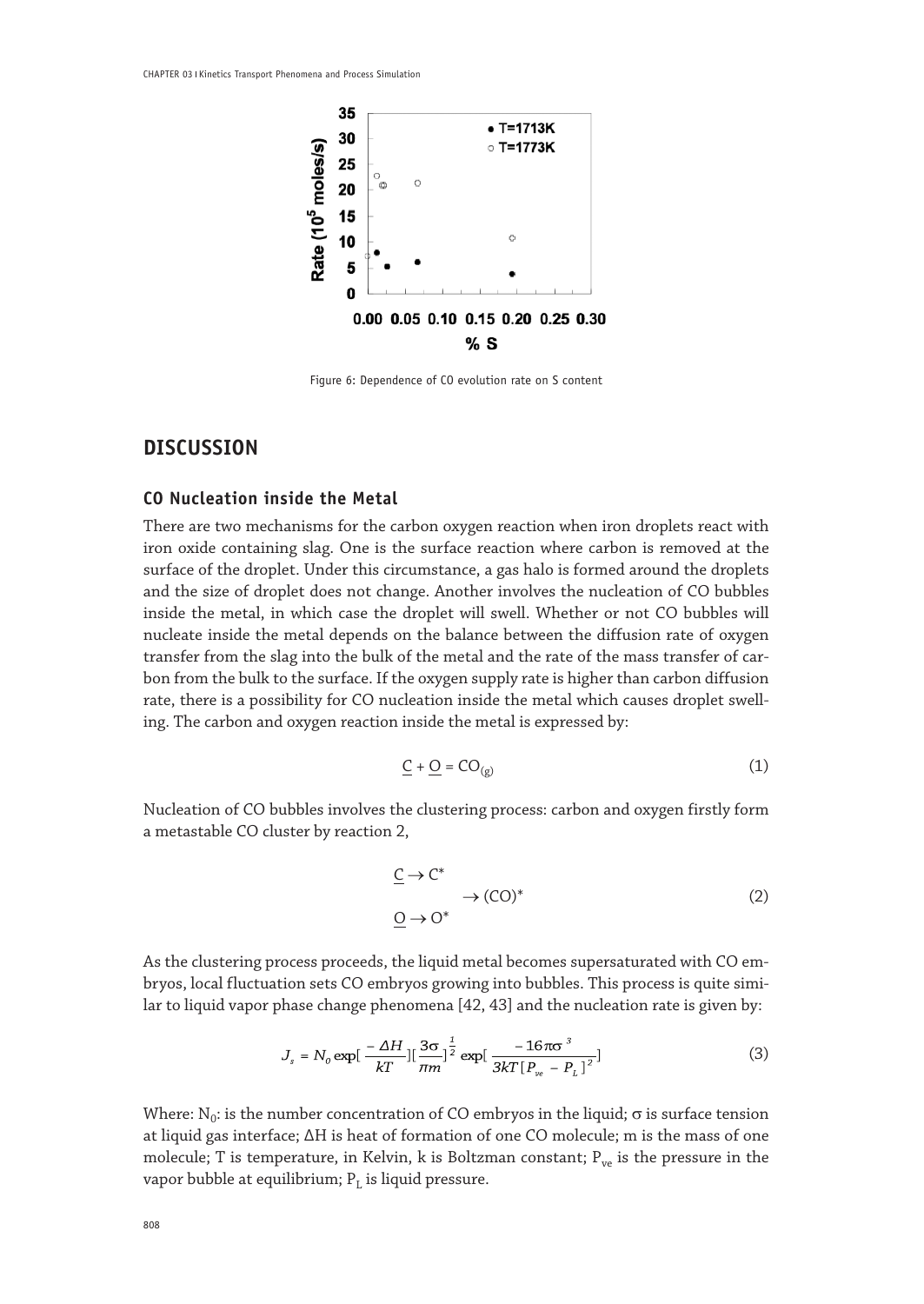The number concentration of CO embryos depends on the smaller of the concentration of oxygen or carbon, in the case of a high carbon activity in the metal, it depends on oxygen concentration reached during the incubation time. The X-ray observations showed that for each size of iron droplet, it requires time, τ, to establish the steady stage nucleation conditions. In this study it took about 1.8 s for a 1 g droplet rise out of the liquid slag, during this period, oxygen diffused into metal droplet. Taking the oxygen mass transfer co-efficient as  $3.8*10<sup>-3</sup>$  moles/cm<sup>2</sup>s as proposed by Molloseau and Fruehan [12, 13], the calculated activities of carbon and oxygen as 6.525 and 0.062, respectively, and the CO pressure at equilibrium as 163 atm, the calculated nucleation rate is:

$$
J_s = 2.04*1038 \exp\left[-\frac{217}{10^{-6}}\right] \approx 0\tag{4}
$$

The classical nucleation rate equation predicts no bubble formation, as has also been found by several other workers [28, 29, 30]. Heterogeneous nucleation on inclusions is unlikely because the metal is very clean. From the calculation in Equation 5, it can be seen that the nucleation rate goes to zero because the energy term inside the exponential is too large. This observation led most previous workers to conclude that an extremely high supersaturation pressure (two orders higher than experimental measurements) is needed for the formation of CO bubbles, which is in keeping with many other studies on nucleation of gasses in liquids [44, 45].

Assuming a value for  $\sigma$  of 0.9 N/m [46, 47], the minimum radius of stable bubble nucleus is  $r=1.97*10<sup>-7</sup>$  m, which contains about  $2.2*10<sup>7</sup>$  molecules, now we can see where the problem is. The large number of molecules makes formation of such nucleus impossible. Levine [38, 39, 40] proposed that doubly charged chemisorbed oxygen ions in the surface layer of spherical CO embryos decreased the surface tension and thus decreased the energy barrier for nucleation. The reduction magnitude of surface tension is not known, but it is reasonable to set σ =  $\psi$ σ0.  $\psi$ =0.023 was obtained based on one of the measured CO evolution rate, ψ value between 0 and 1 has been shown to be reasonable in several systems [39, 44, 45]. Re-calculating the bubble radius,  $r=2.64*10^{-9}$  m, this bubble would contain 54 molecules. This is consistent with studies of dissolved gas in water where there are typically a few hundred molecules in the critical nucleus [44]. The modified nucleation rate Equation is expressed by:

$$
J_s = N_0 \exp(\frac{-\Delta H}{kT}) \left[\frac{3(\psi \sigma_0)}{\pi m}\right]^{\frac{1}{2}} \exp[\frac{-16\pi(\psi \sigma_0)^3}{3kT[P_{ve} - P_L]^2}] \tag{5}
$$

The CO generation rate can be calculated now:

$$
R_G = J_s \cdot (\frac{n_e}{N_A}) \cdot V_0 \tag{6}
$$

where:  $R_G$  is CO generation rate, moles/s;  $J_s$  is CO nucleation rate, /cm<sup>3</sup>s; V0 is the original droplet volume, cm<sup>3</sup>; n<sub>e</sub> is the number of molecules in an embryo; N<sub>A</sub> is Avogadro number.

Figure 4 shows the effect of droplets mass on CO evolution rate. In Equation 6, the pre-exponential term has little effect on the nucleation rate, the terms inside the exponential, temperature, T, surface tension, σ and supersaturation pressure, ∆P change less than 1%, J may rise by many orders of magnitude. If T,  $\sigma$  an d  $\Delta P$  were kept the same, CO evolution rate should increase linearly with droplet mass, this is in good agreement with our experimental results.

The effect of sulphur on CO evolution rate is quiet complicated. On the one hand,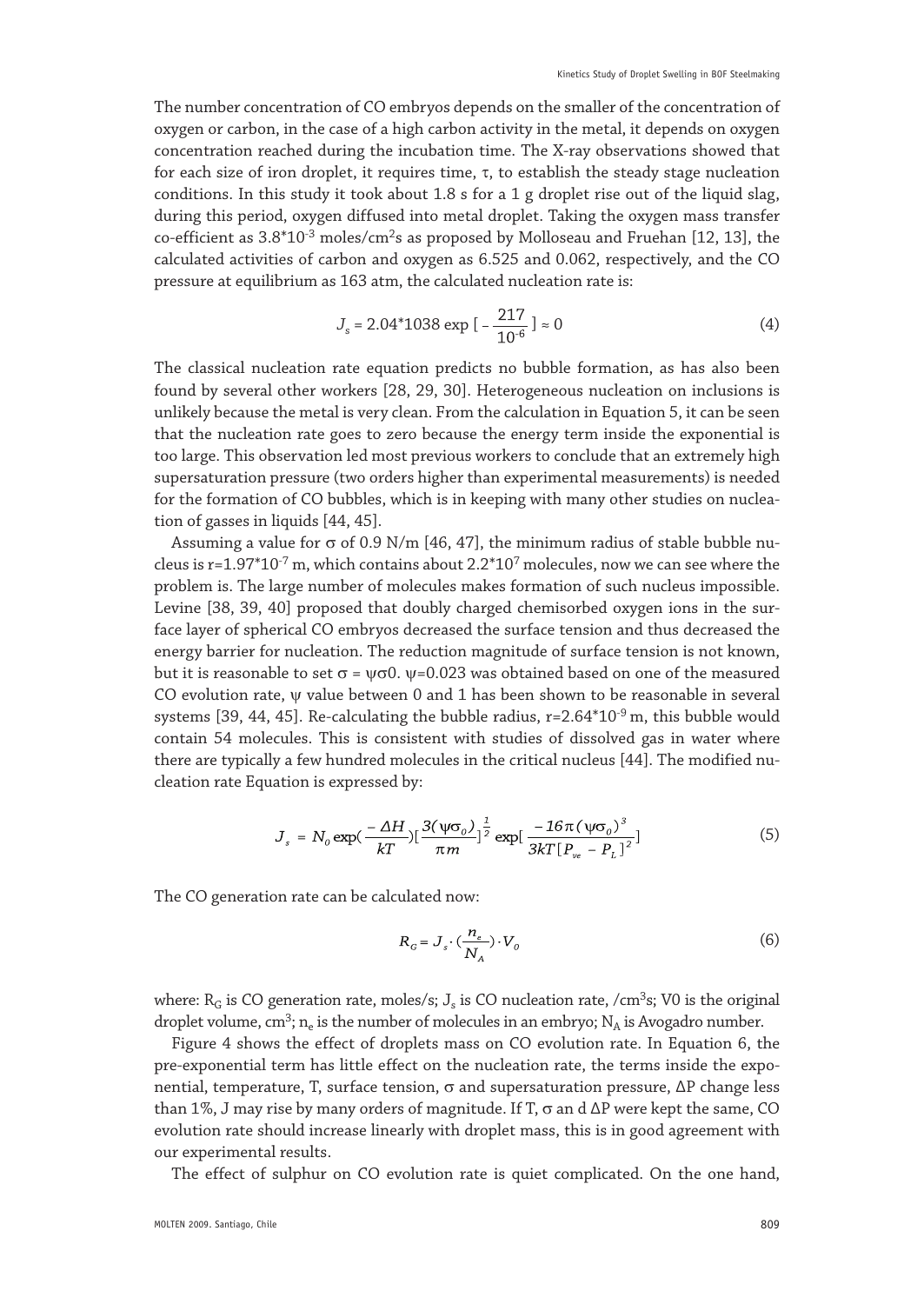it decreases metal surface tension, and reduces the energy barrier for the nucleation, thereby accelerating the decarburization rate. On the other hand, sulfur segregates to the surface and leads to poisoning of the reaction sites. Due to the poisoning of the reaction sites, less oxygen would transfer into the metal droplets, causing a lower supersaturation pressure, which would decrease the CO nucleation rate. Due to two competing effects, a maximum value of CO evolution rate should be observed at specific sulphur content. In this study, at T=1773 K, the maximum rate was found at S=0.0126 wt pct.

Gas generation rate is controlled by the rate of nucleation of CO bubbles, for a given bulk compositions of slag, CO evolution rate increases exponentially with temperature according to Equation 5, this fits well with our results, see Figure 4. Figure 7 shows the comparison between experimental measurements and the calculated values from Equation 6, taking ψ=0.023, the agreement is excellent for T=1773 K and very reasonable for other temperatures, it is possible that a different value of ψ should be used for various temperatures.

# **CONCLUSIONS**

- • For iron-carbon droplets reacting with oxidizing slag, the dependency of CO evolution rate on original droplet size indicates that the rate determining step is the nucleation of CO bubbles.
- • Classical nucleation theory shows excellent qualitative agreement with the observed gas generation rates. However, to obtain reasonable predictions of nucleation rates, the metal surface tension has to be decreased by a factor of about 40. This is consistent with observation of gas nucleation behavior in a number of different systems.



Figure 7: Comparison between theoretical predictions and experimental measurements

## **AKNOWLEDGEMENTS**

The authors acknowledge the financial support of this work by NSERC and Steel Research Center of McMaster University. E. Chen wishes to thank Dr. F. Ji for his great help in the experimental setup.

## **REFERENCES**

**Meyer, H. W., Porter, W. F., Smith, G. C. & Szekely, J.** (1968). Slag-Metal Emulsions and their Importance in BOF Steelmaking, *Journal of Metals*, July, pp. 35-42. [1]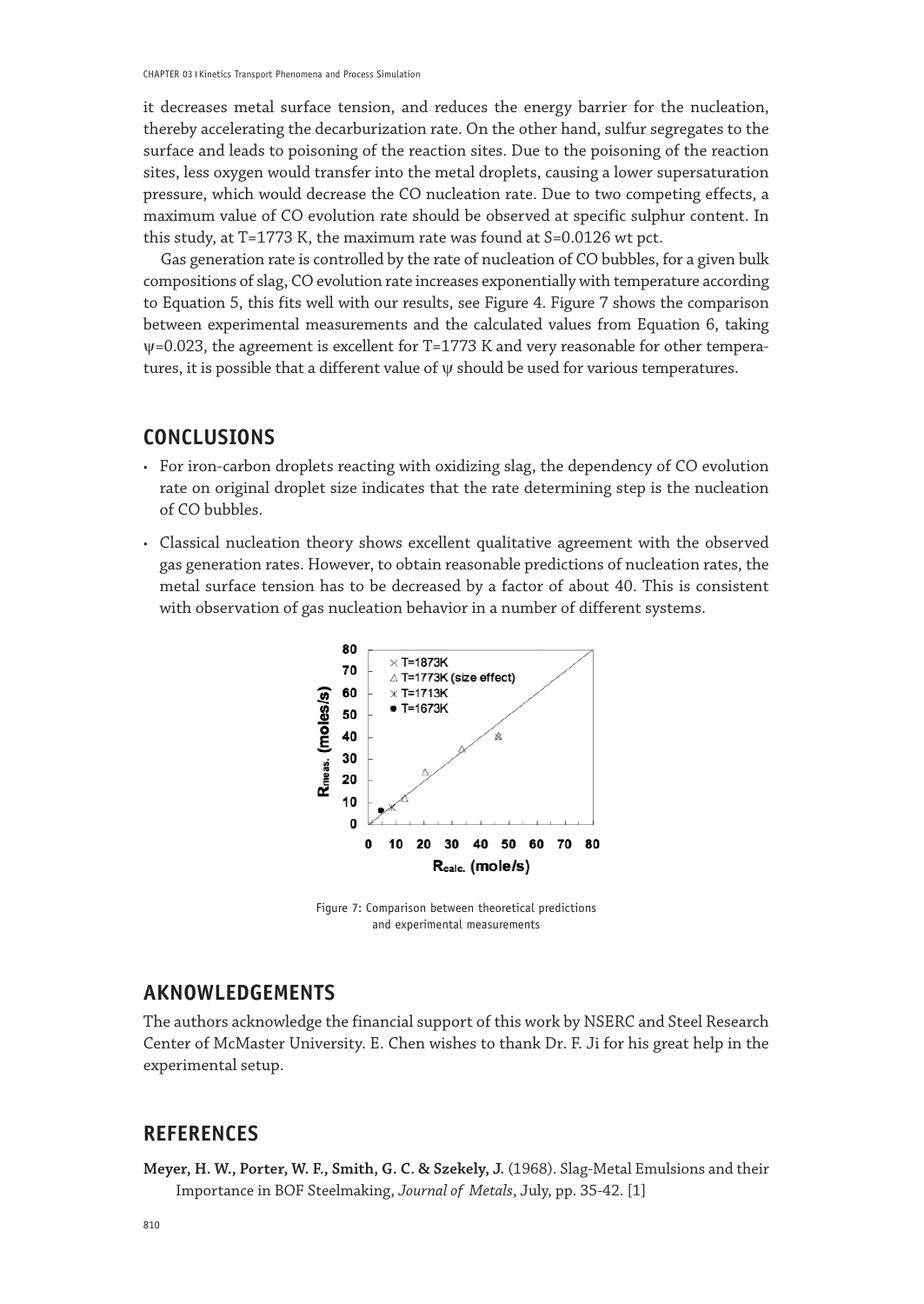- **Kozakevitch, P.** (1969). Foams and Emulsions in Steelmaking, *Journal of Metals*, July, pp.57-68 [2]
- **Mulholland, E. W., Hazeldean, G. S. F. & Davies, M. W.** (1973). Visualization of Slag Metal Reactions by X-ray Fluoroscopy: Decarburization in Basic Oxygen Steelmaking, *Journal of the Iron and Steel Institute*, September, pp. 632-639. [3]
- **Gaye, H. & Riboud, P. V.** (1977). *Oxidation Kinetics of Iron Alloy Drops in Oxidizing Slags*. Metallurgical and Materials Transactions B: 8B, pp. 409-415. [4]
- **Gare, T. & Hazeldean, G. S. F.** (1981). *Basic Oxygen Steelmaking: Decarburization of Binary Fe-C Droplets and Ternary Fe-C-X Droplets in Ferruginous Slags.* Ironmaking and Steelmaking, No. 4, pp. 169-181. [5]
- **Min, D. J, Han, J. W. & Chung, W. S.** (1999). *Rate of Reduction of FeO in Slag by Fe-C Drops*. Metallurgical and Materials Transactions B: 30B, p. 215. [6]
- **Min, D. J. & Fruehan, R. J.** (1992). *Rate of Reduction of FeO in Slag by Fe-C Drops*. Metallurgical and Materials Transactions B: 23B, pp. 29-37. [7]
- **Sarma, B., Cramb, A. W., & Fruehan, R. J.** (1996). *Reduction of FeO in Smelting Slags by Solid Carbon: Experimental Results*. Metallurgical and Materials Transactions B, 27B, pp.717- 730. [8]
- Krishna Murthy, G. G., Sawada, Y. & Elliott, J. F. (1993). *Reduction of FeO Dissolved in CaO-SiO*<sub>2</sub>-*Al*2*O*3 *Slags by Fe-C Droplets*. Ironmaking and Steelmaking, Vol. 20, No. 3, pp. 179-190. [9]
- **Krishna Murthy, G. G., Hasham, A. & Pal, U. B.** (1993). *Reduction Rates of FeO Dissolved in CaO-SiO*2*-Al*2*O*3 *Slags by Fe-C Droplets*. Ironmaking and Steelmaking, Vol. 20, No. 3, pp. 191-200. [10]
- **Krishna Murthy, G. G., Hasham, A. & Pal, U. B.** (1994). *Removal of FeO during Foaming of CaO-SiO*2*-Al*2*O*3 *Slags by Low Carbon Iron Melts*. ISIJ, pp. 408-413. [11]
- **Molloseau, C. L.** (1999). *Waste Oxide Recycling during Oxygen Steelmaking*. PhD thesis, Carnegie-Mellon University, Pittsburgh, PA. [12]
- **Molloseau, C. L. & Fruehan, R. J.** (2002). *The Reaction Behavior of Fe-C-S Droplets in CaO-SiO*<sub>2</sub>-*MgO-FeO Slags*. Metallurgical and Materials Transactions B, Vol. 33B, June, pp. 335-344. [13]
- **Davies, M. W., Hazeldean, G. S. F. & Smith, P. N.** (1973). *Kinetics of Reaction between Liquid Iron Oxide Slags and Carbon*. Physical chemistry of process metallurgy: the Richardson conference, papers presented at the July 1973 conference, pp. 95-107. [14]
- **Grezl, K. & Molloy, N. A.** (1977). *Decarburization Reaction Model*. Second Australian Conference on Heat and Mass Transfer, pp. 461-468. [15]
- **Davies, M. W., Hazeldean, G. S. F. & Smith, P. N.** (1974). *Kinetics of Reaction between Liquid Iron Oxide Slags and Carbon*. pp. 95-107. [16]
- **Acheson, R. & Hills, A. W. D**. *Rate-Controlling Mechanisms in Basic Oxygen Steelmaking*. pp. 153-163. [17]
- **Paul, A., Deo, B. & Sathyamurthy, N.** (1994). *Kinetics Model for Reduction of Iron Oxide in Molten Slags by Iron Carbon Melt*. Steel Research, No. 10, pp. 414-420. [18]
- **Smith, R. H. & Fruehan, R. J.** (1999). *The Effect of Carbon Content on the Rate of Reduction of FeO in Slag Relevant to Iron Smelting*. Steel Research, No. 8+9, pp. 283-295. [19]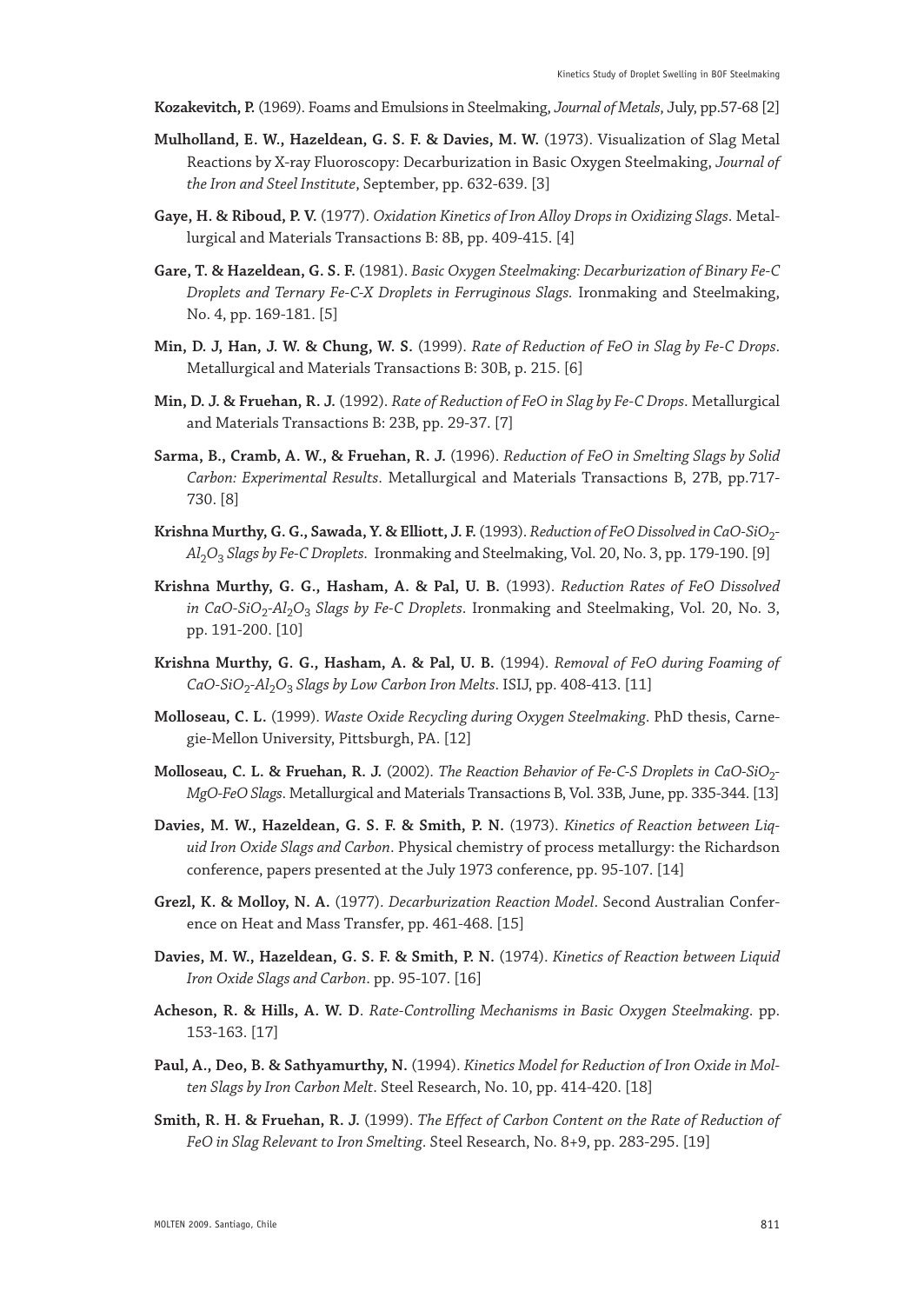- **Upadhya, K., Sommerville, I. D. & Grieveson, P.** (1980). *Kinetics of Reduction of Iron Oxide in Slag by Carbon in Iron: Part 2 Effect of Carbon Content of Iron and Silica Content of Slag*. Ironmaking and Steelmaking, No. 1, pp. 33-36. [20]
- **Sato, A., Aragane, G., Kamihira, K. & Yoshimatsu, S.** (1987). *Reducing Rates of Molten Iron Oxide by Solid Carbon or Carbon in Molten Iron*. Transactions ISIJ, Vol. 27, pp. 789-796. [21]
- **Paramguru, R. K., Ray, H. S. & Basu, P.** (1996). *Kinetics of Reduction of FeO in CaO-SiO<sub>2</sub>-FeO Slags Part I: Reduction by Solute Carbon*. Vol. 23, No. 4, pp. 328-334. [22]
- **Seo, J-D. & Kim, S-H.** (1998). *Reaction Mechanism of FeO Reduction by Solid and Dissolved Carbon*. Steel Research, Vol. 69, No. 8, pp. 307-311. [23]
- **Brooks, G., Pan, Y., Subagyo & Coley, K.** (2005). *Modeling of Trajectory and Residence Time of Metal Droplets in Slag Metal Gas Emulsions in Oxygen Steelmaking*. Metallurgical and Materials Transactions B, 36B, pp. 525-535. [24]
- **Baker L. A. & Ward, R. G.** (1967). Reaction of an Iron Carbon Droplet during Free Fall through Oxygen, *Journal of The Iron and Steel Institute*, July, pp. 714-717. [25]
- **Baker, L. A., Warner, N. A. & Jenkins, A. E.** (1967). *Decarburization of a Levitated Iron Droplet in Oxygen*. Transactions of The Metallurgical Society of AIME, Vol. 239, pp. 857-864. [26]
- **Baker, L. A., Warner, N. A. & Jenkins, A. E.** (1964). *Kinetics of Decarburization of Liquid Iron in an Oxidizing Atmosphere Using the Levitation Technique*. Trans. AIME, Vol. 230, pp. 1228- 1235. [27]
- **Kaplan, R. S. & Philbrook, W.O.** (1972). *The Rate of CO Bubble Nucleation at Oxide Metal Interfaces within Liquid Iron Alloys*. Metallurgical transactions, Vol. 3, pp. 483-487. [28]
- **Robertson, D. G. C. & Jenkins, A. E.** (1970). *The Reaction of Liquid Iron and its alloys in Pure Oxygen*. Heterogeneous Kinetics at Elevated Temperatures, pp. 393-408. [29]
- **Kaddah, N. H. E. L. & Robertson, D. G. C.** (1977). Homogeneous Nucleation of Carbon Monoxide Bubbles in Iron Drops, *Journal of Colloid and Interface Science*, pp. 349-360. [30]
- Kaddah, N. H. E. L. & Robertson, D. G. C. (1977). *Equilibria in Reactions of CO and CO<sub>2</sub> with Dissolved Oxygen and Carbon in Liquid Iron*. Metallurgical and Materials Transactions B, pp. 569-579. [31]
- **Kaddah, N. H. E. L. & Robertson, D. G. C.** (1988). *The Nucleation of CO Bubbles in Molten Iron Carbon Drops Reacting with Oxidizing Gases*. Metallurgical and Materials Transactions B: 19B, pp. 831-837. [32]
- **Panda, D. K. & Robertson, D. G. C.** (1994). *Physical Modeling of Metal Drop Slag Reactions with Gas Evolution*. Steelmaking conference proceedings, 1994, pp. 443-456. [33]
- **Distin, P. A., Hallett, G. D. & Richardson, F. D.** (1968). Some Reactions between Drops of Iron and Flowing Gases, *Journal of the Iron and Steel Institute*, August, pp. 821-833. [34]
- **Roddis, P. G.** (1973). Mechanism of Decarburization of Iron Carbon Alloy Drops Falling through an Oxidizing Gas, *Journal of the Iron and Steel Institute*, January, pp. 53-58. [35]
- **Gao, K., Sahajwalla, V. & Dry, R.** (1998). *Carbon Boiling Phenomenon and Oxygen Adsorption by Metal Drops in Direction Iron Smelting*. ICSTI/Ironmaking conf. proc., pp. 1489-1499. [36]
- **Richardson, F. D.** (1974). *Physical Chemistry of Melts in Metallurgy*. Vol. 2, pp. 426-461. [37]